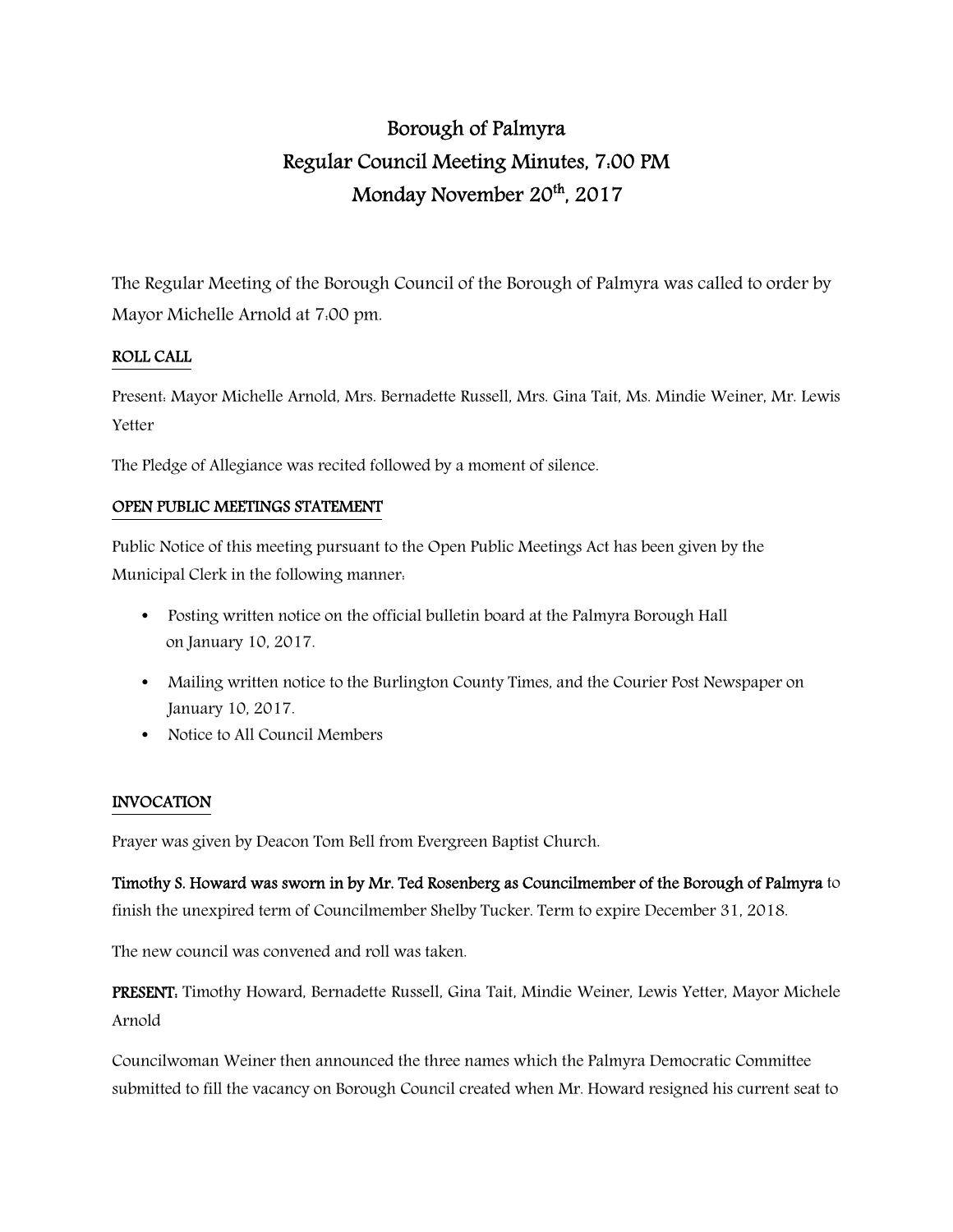assume the unexpired term of Shelby Tucker which he won during the general election. The three names submitted are as follows, Brandon Allmond, Kathleen Russell, and Karen Scheffler. After some discussion, Ms. Weiner made a motion to nominate Brandon Allmond to fill the vacant seat on Borough Council. The motion was second by Mrs. Russell.

# At the call of the roll: AYES: Mrs. Russell, Mrs. Tait, Ms. Weiner, Mr. Howard NAYES: Mr. Yetter

Brandon Allmond was sworn in by Mr. Ted Rosenberg as Councilmember of the Borough of Palmyra to finish the unexpired term of Councilmember Timothy Howard. Term to expire December 31, 2017.

The new council was convened and roll was taken.

PRESENT: Brandon Allmond, Timothy Howard, Bernadette Russell, Gina Tait, Mindie Weiner, Lewis Yetter, Mayor Michele Arnold

### Mayor Arnold then opened the floor for Council Presidency nominations:

Mrs. Russell nominated Timothy Howard for Council President. Mrs. Weiner second the nomination.

### Hearing no more nominations, the Mayor close nominations.

Mayor Arnold then called for a vote on the nomination of Councilman Howard's nomination as Council president.

# At the call of the roll for Mr. Howard's nomination, the vote was: AYES: Mr. Howard, Mrs. Russell, Mrs. Tait, Ms. Weiner, Mr. Yetter NAYES:

### ABSTAIN: Mr. Allmond

Congratulations! Mr. Howard, our new Council President.

Mr. Rosenberg then swore in Councilman Timothy Howard as Council President

Ms. Weiner then stated now that we have a complete Council we still have vacancies on various council committees which the previous councilman was working. Mayor Arnold indicated that would be addressed a little later in the meeting.

Mayor Arnold asked for a motion to approve the Council Caucus Meeting Minutes of October 2<sup>nd</sup>, 2017, October  $16<sup>th</sup>$ , 2017, and November  $6<sup>th</sup>$ , 2017. Mrs. Russell indicated she would like to have the minutes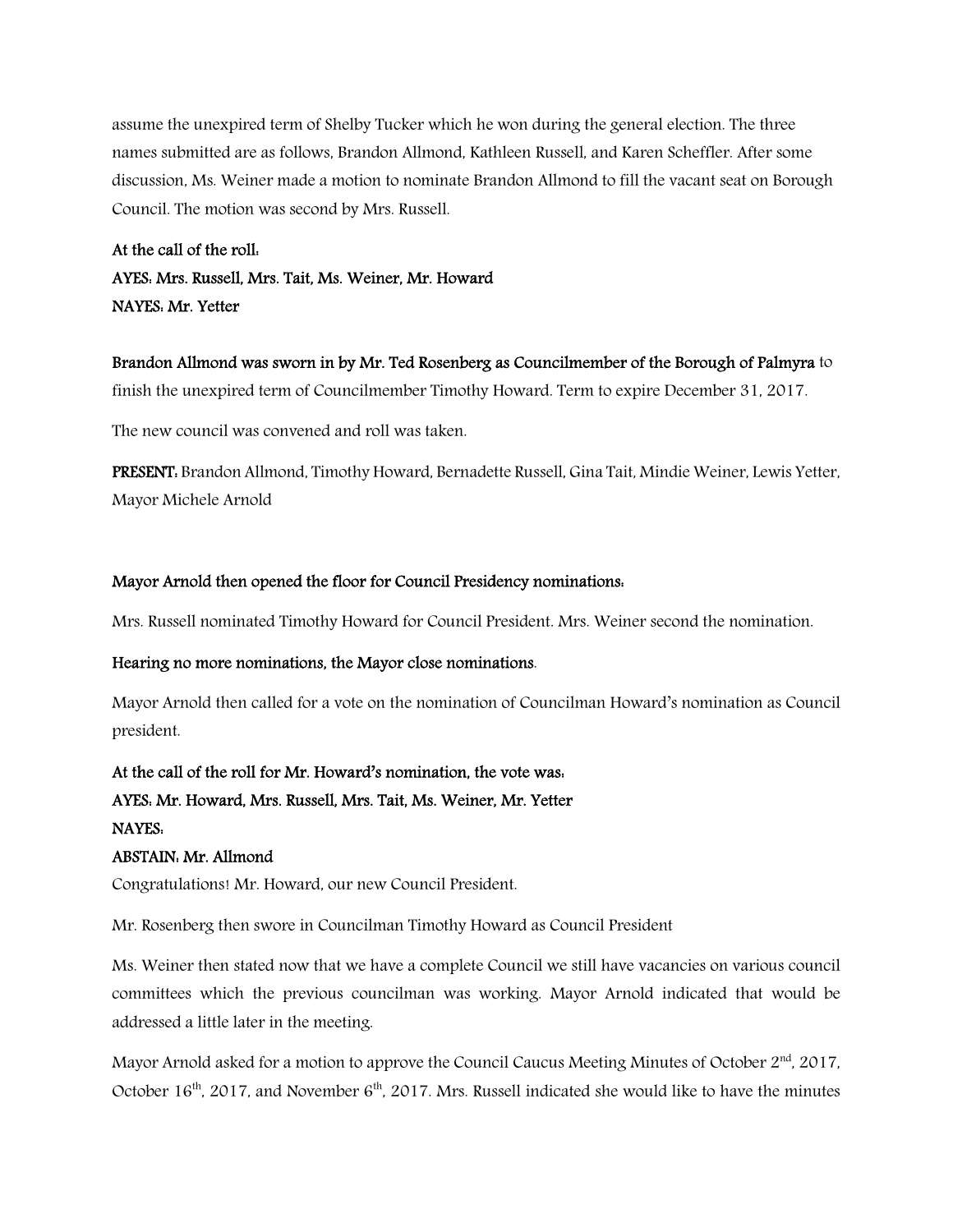of October 16th, 2017 held until the next meeting, as she had not had the opportunity to read them. Mayor Arnold then indicated we would approved them separately due to different attendances.

Mayor Arnold asked for a motion to approve the Council Caucus Meeting Minutes of October  $2<sup>nd</sup>$ , 2017. Mr. Yetter made a motion to approve the Council Caucus Meeting Minutes of October 2<sup>nd</sup>, 2017. Mrs. Russell second the motion.

# At the call of the roll: AYES: Mr. Allmond, Mrs. Russell, Ms. Weiner, Mr. Yetter, President Howard NAYES: None ABSTAIN: Brandon Allmond, Mrs. Tait

Mayor Arnold asked for a motion to approve the Council Caucus Meeting Minutes of November 6<sup>th</sup>, 2017. Mrs. Russell made a motion to approve the Council Caucus Meeting Minutes of November  $6<sup>th</sup>$ , 2017. President Howard second the motion.

# At the call of the roll: AYES: Mrs. Russell, Mrs. Tait, Ms. Weiner, Mr. Yetter, President Howard NAYES: None ABSTAIN: Brandon Allmond

Mayor Arnold acknowledged an email received from Frank Sisto regarding the speediness of the repair of a light on a utility pole, and he thanked Mr. Haines for his efforts and quick response.

Mayor Arnold also acknowledged a letter received from Bruce Garganio, Freehold Director of the Board of Chosen Freeholders of Burlington County advising the Borough of Palmyra that the Freeholder Board had approved the awarding of a grant in the amount of \$115,000.00 to the Borough of Palmyra under the Burlington County's national award winning Municipal Park Development Program.

President Howard made a motion to Authorize Mayor Arnold to execute the agreement between the Borough of Palmyra and the Board of Chosen Freeholders of the County of Burlington to accept the Burlington County Municipal Park Development Program 2016 Grant in the amount of \$115,000.00. Mr. Yetter second the motion.

At the call of the roll: AYES: Mrs. Russell, Mrs. Tait, Ms. Weiner, Mr. Yetter, President Howard NAYES: None ABSTAIN: Brandon Allmond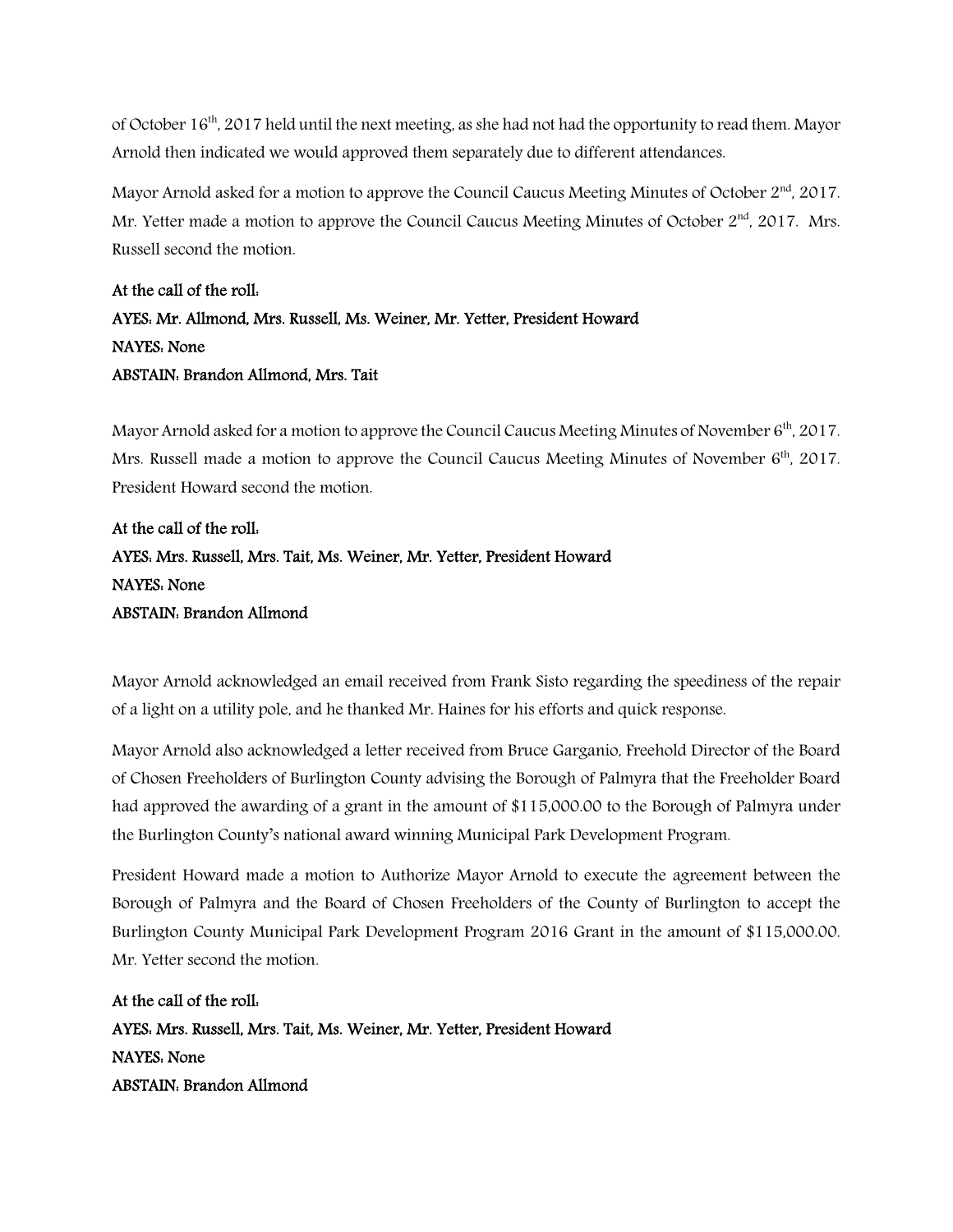Chief Scott Pearlman then held the Citizen's Police Academy Graduation. Chief Pearlman stated this is the second graduating class of the Citizen's Police Academy. Chief Pearlman stated this year's class was about 10 weeks and the enrollment increased over the first class. Sargent Jeremy Jankowski, who ran this year's Academy stated, this year the candidates had the opportunity to experience ride alongs so they could see exactly what the Palmyra Police Department does, they spent time with our detectives, went to court, and also visited to the Public Safety Center in Westhampton. Sargent Jeremy Jankowski also stated the class doubled in size this year. Chief Pearlman and Sargent Jeremy Jankowski then congratulated and presented Certificates to the following individuals: Mayor Michelle Arnold, Thomas McElwee, Pamela Golas, Sandra Veitenheimer, Ruth Yetter, Jennifer Rawlins, Brad Rawlins, and Jamal Walker for their successful completion of the second class of the Citizen's Police Academy. Mr. McElwee then presented Chief Scott Pearlman and Sargent Jeremy Jankowski with a plaque from the graduating class of the Citizen's Police Academy.

Mayor Arnold then read the following Proclamation into the record:

# Veterans Day Commemoration

WHEREAS, throughout the history of our nation, our men and women in uniform have risked their lives to protect the interests of our country and defend our freedoms; and

WHEREAS, Americans throughout the United States enjoy freedom because of the contributions and sacrifices made by those who have served and by those who continue to serve; and

WHERAS, in recognition of the contributions our service members have made to the cause of peace and freedom around the world, Congress has provided that November 11 of each year shall be set aside as a legal public holiday to honor our Nation's Veterans; and

Whereas, we recognize the sacrifice of those who have served in defense of this nation and support the loved ones who stand beside them, memorializing the heroes who gave the ultimate sacrifice and all those who have not returned home; and

WHEREAS, On Veterans Day, we salute the Soldiers, Sailors, Airmen, Marines, and Coast Guardsmen who have rendered the highest service any American can offer, and we rededicate ourselves to fulfilling our commitment to all those who serve in our name; and

WHEREAS, on Veterans Day, we remember that we are forever indebted to the service members who have fought and died in defense of our country; and we pay tribute to America's sons and daughters who have answered our country's call; and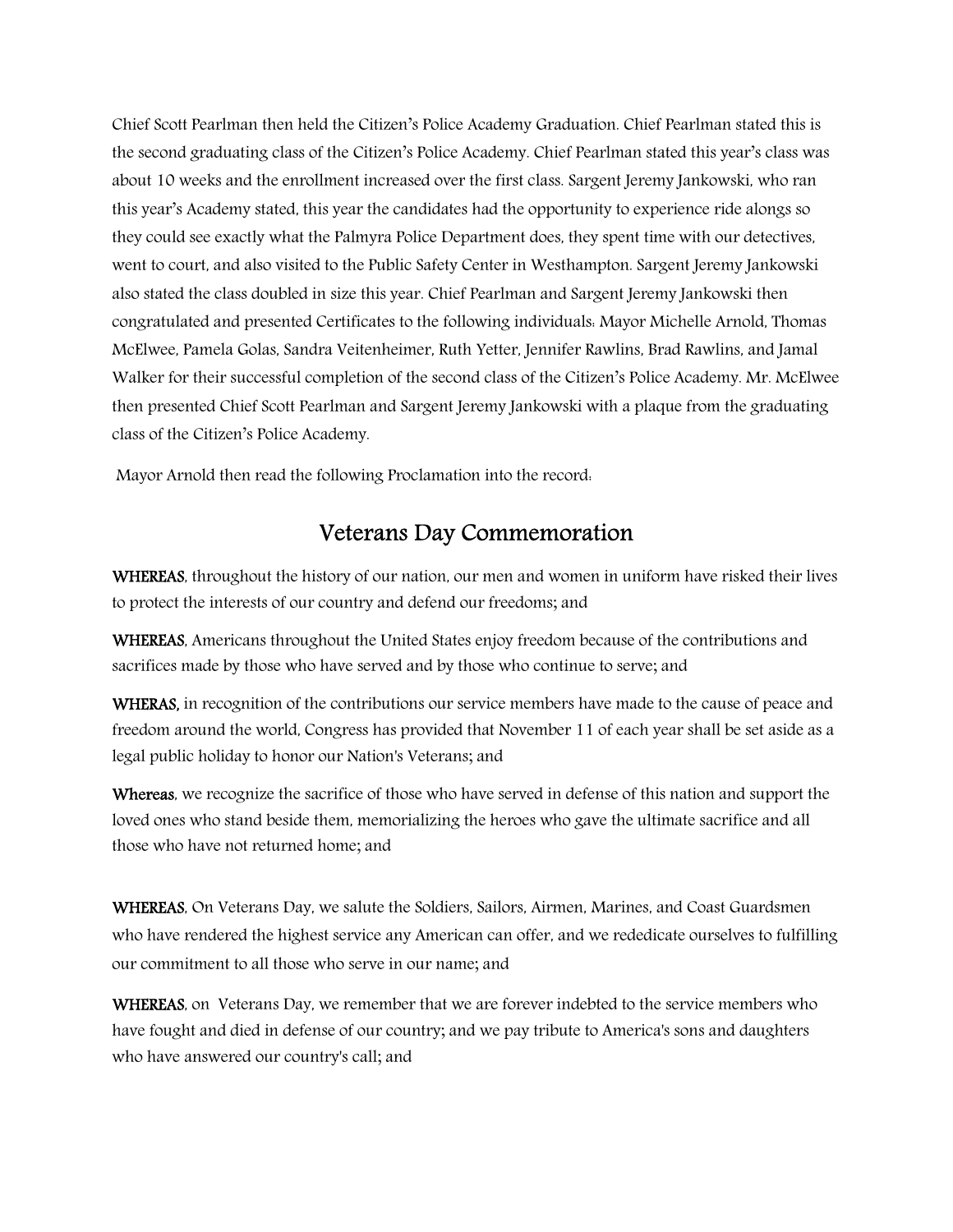WHEREAS, we are reminded of our obligation to them; to serve our veterans as they have gallantly served us, Let us not forget that freedom is never free, and our nation and our community is evermore indebted for their courageous service,; and

WHEREAS, I encourage all Americans to recognize the valor and sacrifice of our veterans through appropriate public ceremonies and private prayers. I call upon Federal, State, and local officials to display the flag of the United States and to participate in patriotic activities in their communities. I call on all Americans, including civic and fraternal organizations, places of worship, schools, and communities to support this day with commemorative expressions and programs.

NOW, THEREFORE, I, Michele Arnold, Mayor of the Borough of Palmyra do hereby recognize November 11, 2017, as "VETERANS DAY" in the Borough of Palmyra.

After the reading of the Proclamation Mayor Arnold and Thomas McElwee presented Mr. Thomas Locke with his Military Service Medal for Honorable Service. Mr. Thomas Locke and his wife Roberta Locke on the day of our celebration November  $11<sup>th</sup>$ , 2017 were representing our community in a different manner; they were traveling to Woodsboro, Texas delivering much need supplies to Woodsboro and the Woodsboro Volunteer Fire Department after devastating hurricane Harvey. Mr. and Mrs. Locke delivered a truck load of supplies the Palmyra Fire Department had collected to aid with the hurricane relief effort.

### PUBLIC HEARING

Mr. Rosenberg stated the governing body authorized the Borough Engineer ERI, to prepare specifications for the Legion Field 2017 Improvement Project. The specifications were prepared requesting a base bid amount, which is the work which must be completed and the governing body also requested an add alternate bid for some additional Landscaping improvements which may or may not be completed with the project. Sealed bids were solicited; with three reputable companies responded to the bid offering. The sealed bids/proposals were open on November 1<sup>st</sup>, 2017. Mr. Rosenberg explained with this bid opening the contractor who submitted the lowest base bid is not the contractor who submitted the lowest overall bid (base bid and add alternate bid total). Mr. Rosenberg explained his was asked by Mr. Gural and Mr. Kirchner to review the bids submitted for completeness. Mr. Rosenberg stated that he assumed that council would be awarding the entire project, base bid and the alternate bid. Mr. Rosenberg indicated that currently he did not know how the governing body wanted to proceed and therefore referred back to council to ask how the governing body wished to proceed as it could effect the outcome of the award of the bid. Mr. Gural stated he would like Mr. Kirchner to explain exactly what was included in each portion of the bid. Mr. Kirchner stated the base bid includes rehab work on Legion Field including the fencing, painting, some electrical work and lighting which need to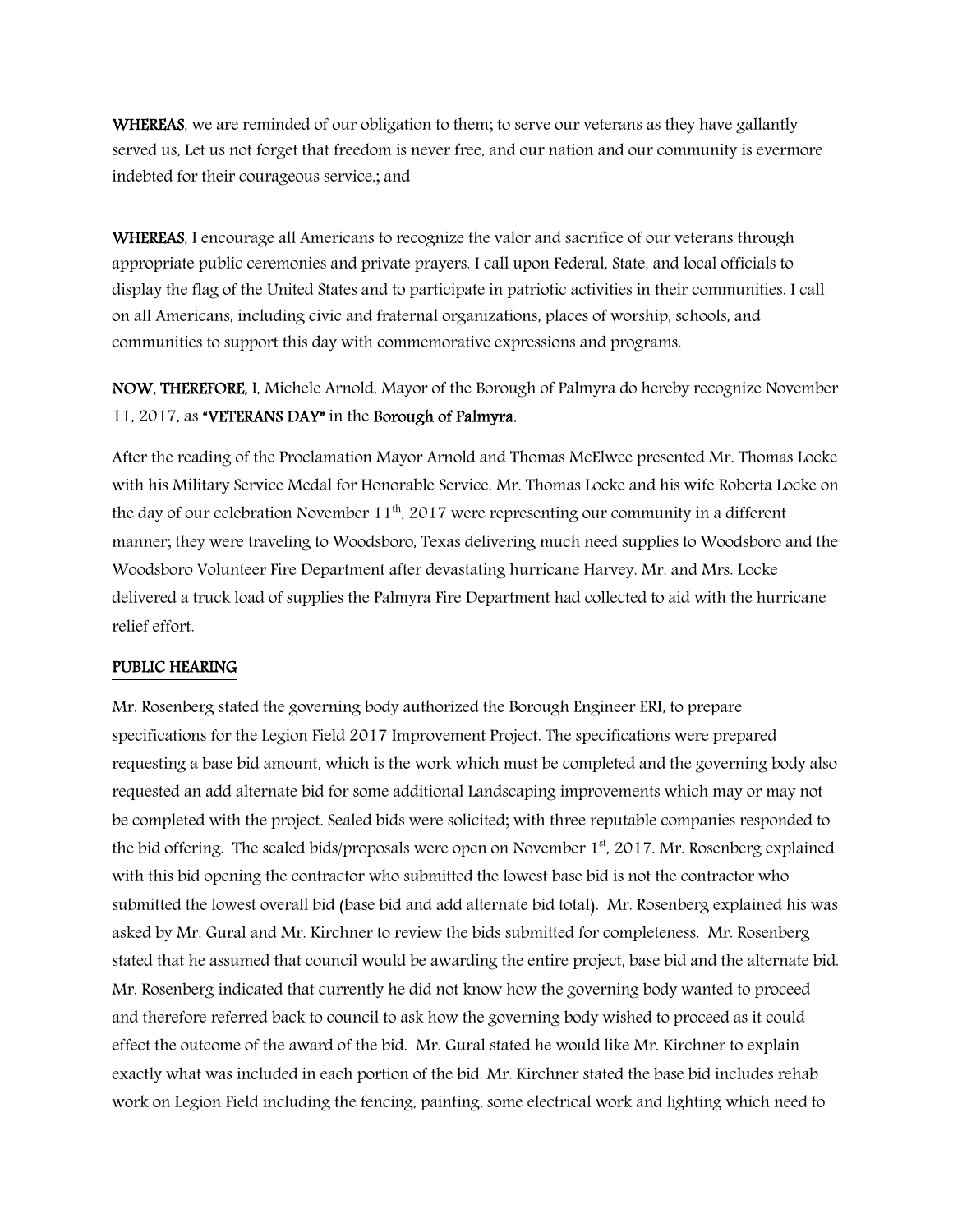be replaced. The alternate bid is landscaping work which replaces some trees which have died and installing twelve new evergreen trees and some other additional trees throughout the complex. Mrs. Russell inquired, the alternate bid is to replace trees in November. Mayor Arnold indicated yes and to award the contract to install trees in November does not make a lot of sense, so we are looking for a consensus to award on the base bid only so the repairs can be done.

Resolution 2017-231, Resolution Awarding a contract to Thor Construction Group, LLC for the Legion Field 2017 Improvement Project for the Base Bid Work in the amount of \$68,460.00 which included Alternate #1.

Mrs. Russell made a motion to approve Resolution 2017-231 as previously stated. President Howard second the motion.

#### At the call of the roll:

# AYES: Mrs. Russell, Mrs. Tait. Ms. Weiner, Mr. Yetter, President Howard NAYES: None

# ABSTAIN: Mr. Allmond

Mr. Rosenberg stated that based upon the consensus of council to award only the base bid, the lowest responsible bidder would be Thor Construction Group, LLC of Long Branch, New Jersey. Mr. Rosenberg stated that if Council accepts their bid there is no reason for a public hearing because Borough Council has the right to award to the lowest bidder without any public hearing. Mr. Gural indicated Mr. Coia from All Vinyl Fencing is present and perhaps would like to comment. Mr. Coia inquired, why he received an email from the engineer last week with a totally different reason why the contract was not being award to All Vinyl Fencing. Mr. Coia Stated the reason it stated was because we did not included a licensed electrical contractor in our bid packet. Mr. Coia responded back to the engineer explaining that the electrical work that is called for in the bid does not require a permit or a licensed electrician for a light which is less than 20 amps. Tonight that entire reason was not even brought before council and now it's because you can't plant trees in late November. Mr. Coia also stated the bid specs call for exterior painting, which also should not be done in late November or December. Mr. Rosenberg stated the company bid presented by All Vinyl Fencing was not disqualified by the governing body. Mr. Rosenberg stated the correspondence you received came from the Engineer's office and or my office in regards to the bid packet received, neither the Engineer's office nor my office can control how the governing body decides to award a contract. Mr. Rosenberg also stated that the governing body does not have to consider the issues which you raised and which were brought to your attention, as you make very well be correct; however because the governing body decided to award only on the base bid and you are not the low bidder of the only portion of the contract with which they wish to proceed. The issue is mute.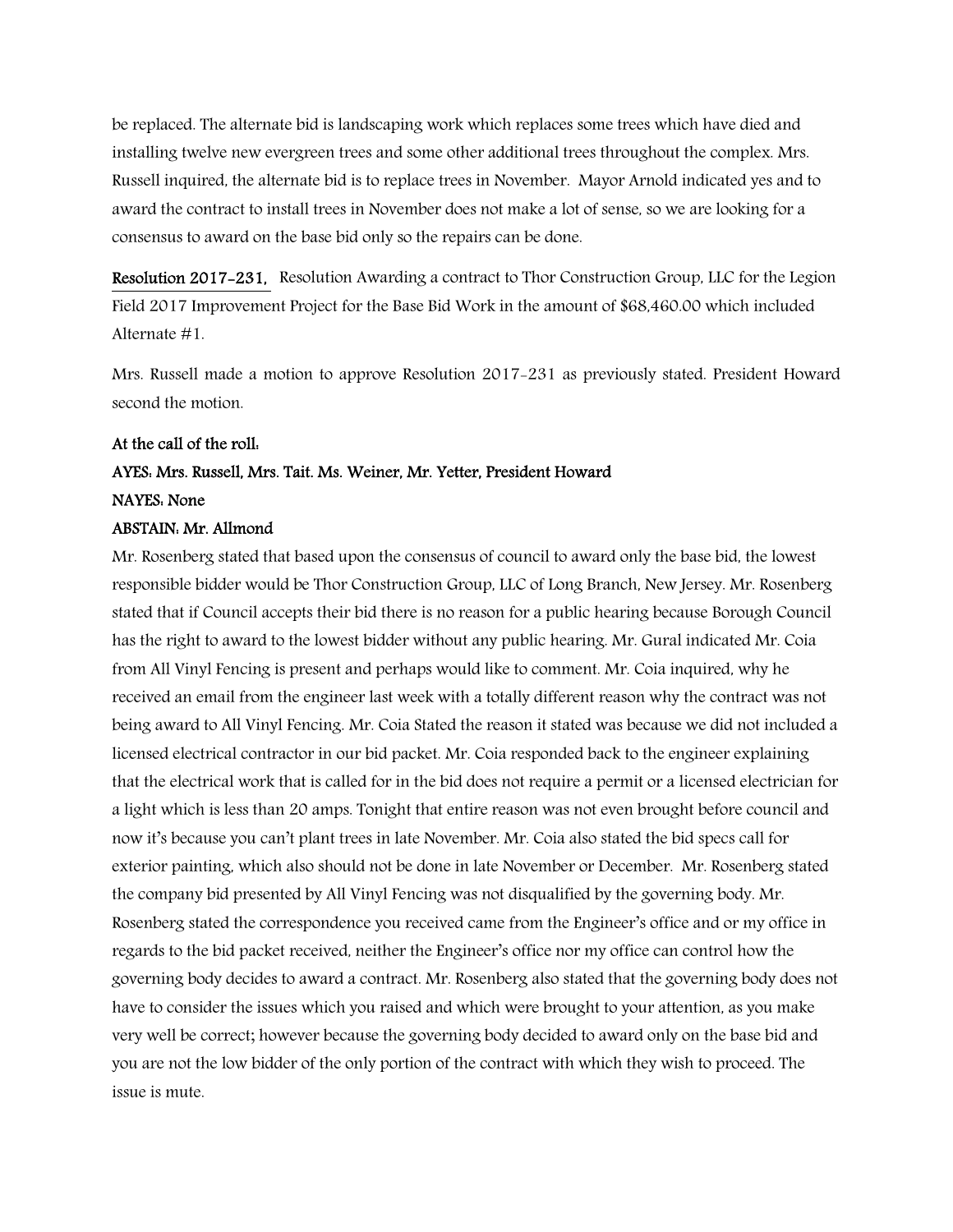### PUBLIC PORTION

This public portion is for discussion on professional updates, resolutions and ordinances listed on the agenda. Please sign in at the podium, state your name and address for the record. Council will give all comments appropriate consideration. Each citizen will be allotted up to five (5) minutes to speak, in order to allow everyone an opportunity to ask questions and express their opinions or concerns. Please direct all comments to the Mayor. Each citizen may speak once during each public portion.

Mrs. Russell made a motion to open the public portion. President Howard second the motion.

# At the call of the roll: All voted in favor of the motion

No one from the public wishing to be heard, Mrs. Russell made a motion to close the public portion. Mr. Yetter second the motion.

# At the call of the roll: All voted in favor of the motion

### ORDINANCES ON SECOND READING Public Hearing November 20<sup>th</sup>, 2017

ORDINANCE 2017-12, An Ordinance Amending Chapter 121 of the Code of the Borough of Palmyra Governing "Fire Prevention" to Include Key Lock Box Installation

Mayor Arnold advised Council that information was still being gathered regarding Ordinance 2017-12 and asked Council if the public hearing could be continued to December  $4<sup>th</sup>$ , 2017. Council agreed. Ordinance 2017-12's public hearing will be continued to December  $4<sup>th</sup>$ , 2017

#### RESOLUTIONS Consent Agenda

Resolution 2017-227 to Resolution 2017-230 will be enacted as a single motion, if any resolution needs additional discussion it will be removed from the consent agenda and voted on separately.

Resolution 2017-227, Resolution Awarding a contract to Environmental Resolutions (ERI), Inc. for engineering services for the On Call Contracting Services project per their proposal dated October 3, 2017 in the amount of \$4500.00.

Resolution 2017-228, Resolution authorizing Application for Permit submitted by Palmyra Improvement Association for two wood burning fire pits at the Band Shell during Winter Night Market subject to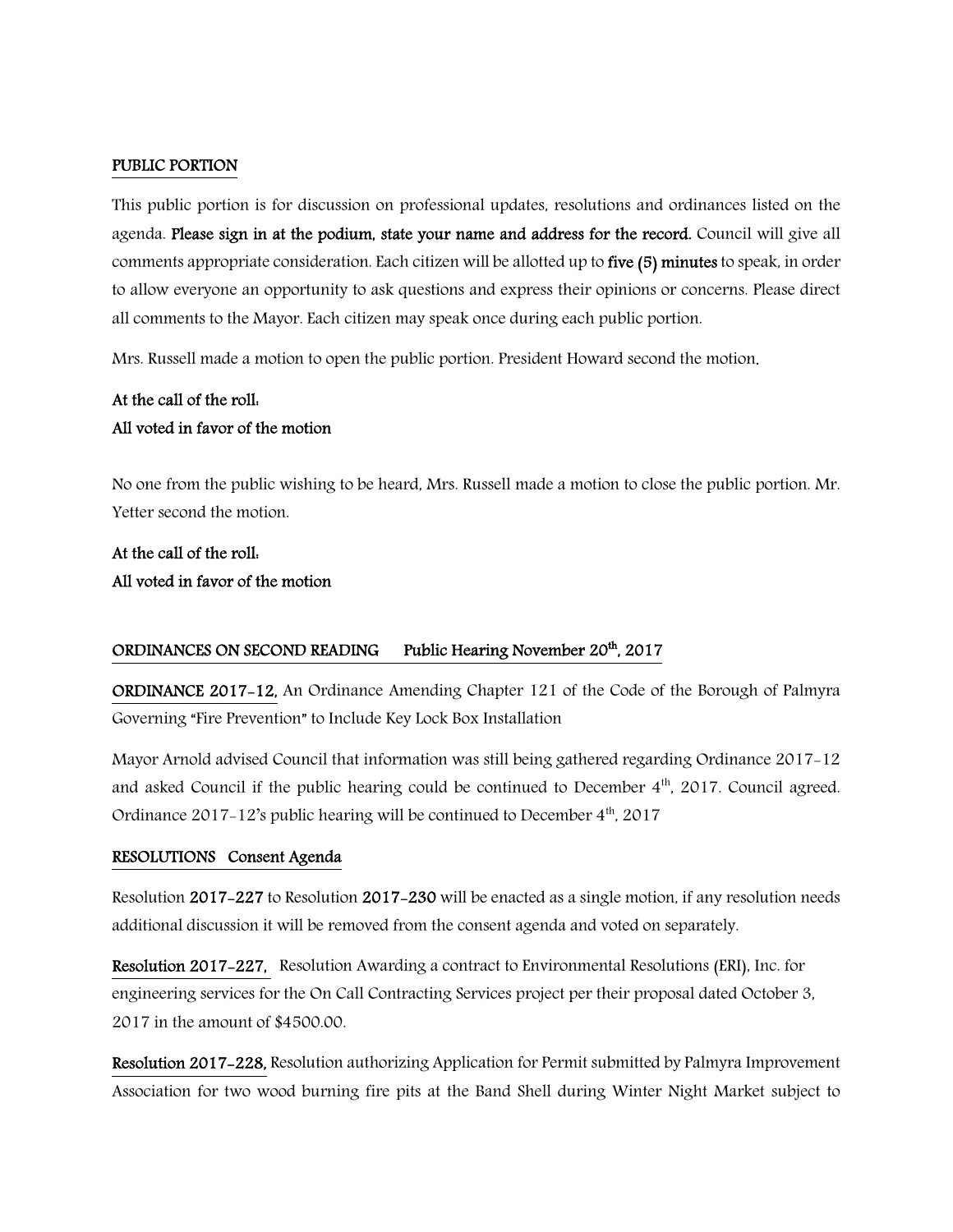satisfaction of all conditions as required by Fire Marshall, Palmyra Fire Department, Chief of Police and Borough Administrator

Resolution 2017-229, Resolution Canceling Unclaimed Tax Sale Certification Redemption Monies pursuant to N.J.S.A. 54:5-57.1

Resolution 2017-230, Resolution Authorizing the Payment of Bills for the Month of November 2017 In the Amount of \$1,799,265.37

Mayor Arnold requested Resolution 2017-228 be removed from the consent agenda for additional discussion.

Mrs. Russell made a motion to approve Resolution 2017-227 and 2017-229 thru 2017-230. President Howard second the motion.

# At the call of the roll: AYES: Mrs. Russell, Mrs. Tait. Ms. Weiner, Mr. Yetter, President Howard NAYES: None ABSTAIN: Mr. Allmond

As requested by Mayor Arnold, Resolution 2017-228, Resolution authorizing Application for Permit submitted by Palmyra Improvement Association for two wood burning fire pits at the Band Shell during Winter Night Market subject to satisfaction of all conditions as required by Fire Marshall, Palmyra Fire Department, Chief of Police and Borough Administrator, was pulled for additional comment and discussion.

Mayor Arnold stated this is the resolution which authorizes permission for the permits submitted by the PIA for two wood burning fire pits at the band shell during Winter Night Market and the dates for that are December 15<sup>th</sup>, 2017 with a rain date of December 22<sup>th</sup>, 2017 and this resolution and authorization are for the fire pits only.

Mrs. Russell made a motion to approve Resolution 2017-228. Mr. Yetter second the motion.

At the call of the roll: AYES: Mrs. Russell, Mrs. Tait. Ms. Weiner, Mr. Yetter, President Howard NAYES: None ABSTAIN: Mr. Allmond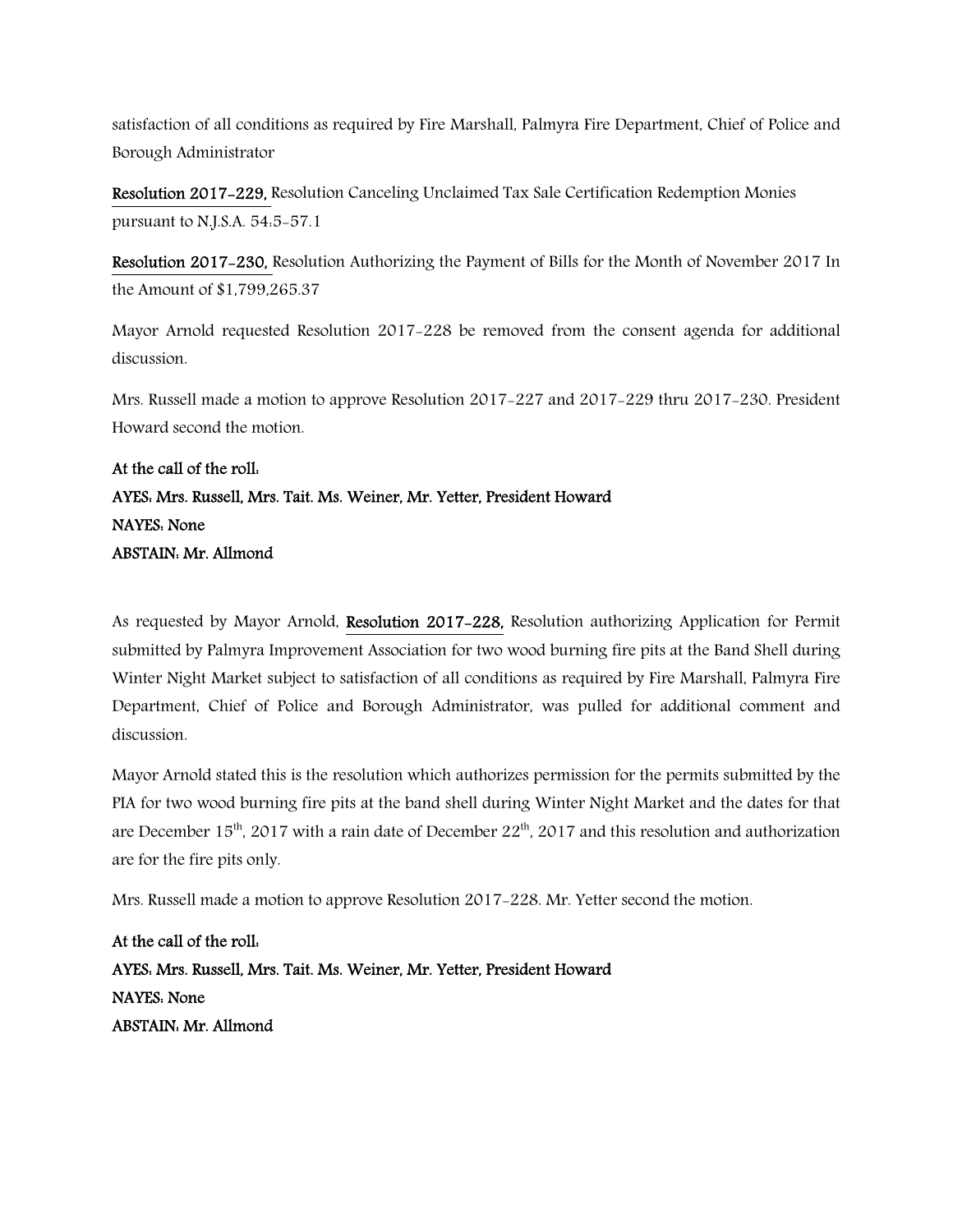Mrs. Russell made a motion to approve the Treasurer's Reports dated October 2017. President Howard second the motion.

At the call of the roll: AYES: Mrs. Russell, Mrs. Tait, Ms. Weiner, Mr. Yetter, President Howard NAYES: None ABSTAIN: Mr. Allmond

Mayor Arnold then asked Mr. and Mrs. Lock if they would comment on the relief trip heading off our Community Spotlight portion of the meeting. Mrs. Locke stated the fire company had a very good response from our community in regards to the relief effort in both products and monetary donations. Mrs. Locke stated the fire company rented a truck and left on November 8<sup>th</sup>. 2017 headed for Scarborough School with donations from Charles Street School students and staff and friends. When they arrived at the school the entire 4<sup>th</sup> grade class was outside to welcome them. Mrs. Locke stated, it was a wonderful experience and the Charles Street School students intend to continue the work of getting them the supplies that they need. Mrs. Locke indicted, they then went on to Woodsboro Fire Department; a volunteer department of 16 members; with supplies which were donate from our Fire Department, community and some other local fire departments as well. They were so happy to receive the 40 sets of turn out gear, 50 set of boots and helmets along with gloves. Indian Mills donated 600 feet of 3 inch hose and 600 feet of brand new one inch hose. Mr. Locke stated this is a town of 1,500 people with twelve volunteer firefighters. Mr. Locke indicated their building was almost completely destroyed in the hurricane and they have about 60 calls a year; the nearest first engine is a mile away and the next second engine is 21 miles away with a ladder truck being about one hour away. Mrs. Locke also noted that they were given a \$2,100.00 cash donation, monies received during the Hurricane Relief Drive and from the Harbour Association who also help collect supplies and donations. Mrs. And Mr. Locke donated the cost of the truck rental for the trip to deliver those donations. Mr. Locke highlighted some of the memorable moments and places which they experienced while on that relief mission and thank everyone for all their help in making it happen.

Mayor Arnold indicated the Community Center Program Board held a special event this past Friday and keep an eye out for additional classes and events they have coming.

Mayor Arnold stated the Palmyra Panthers Pop Warner Cheerleaders Jr. Varsity squad has won 1st place in the Pop Warner New Jersey State championship competition three years in a row beginning in 2015, again in 2016 and on October 29, 2017. On November 5, 2017 they competed at the Pop Warner Eastern Region Competition and placed 2nd in their Jr. Varsity Division they will now move on to compete at Pop Warner National Cheer Competition in Florida on December 5, 2017. This is the first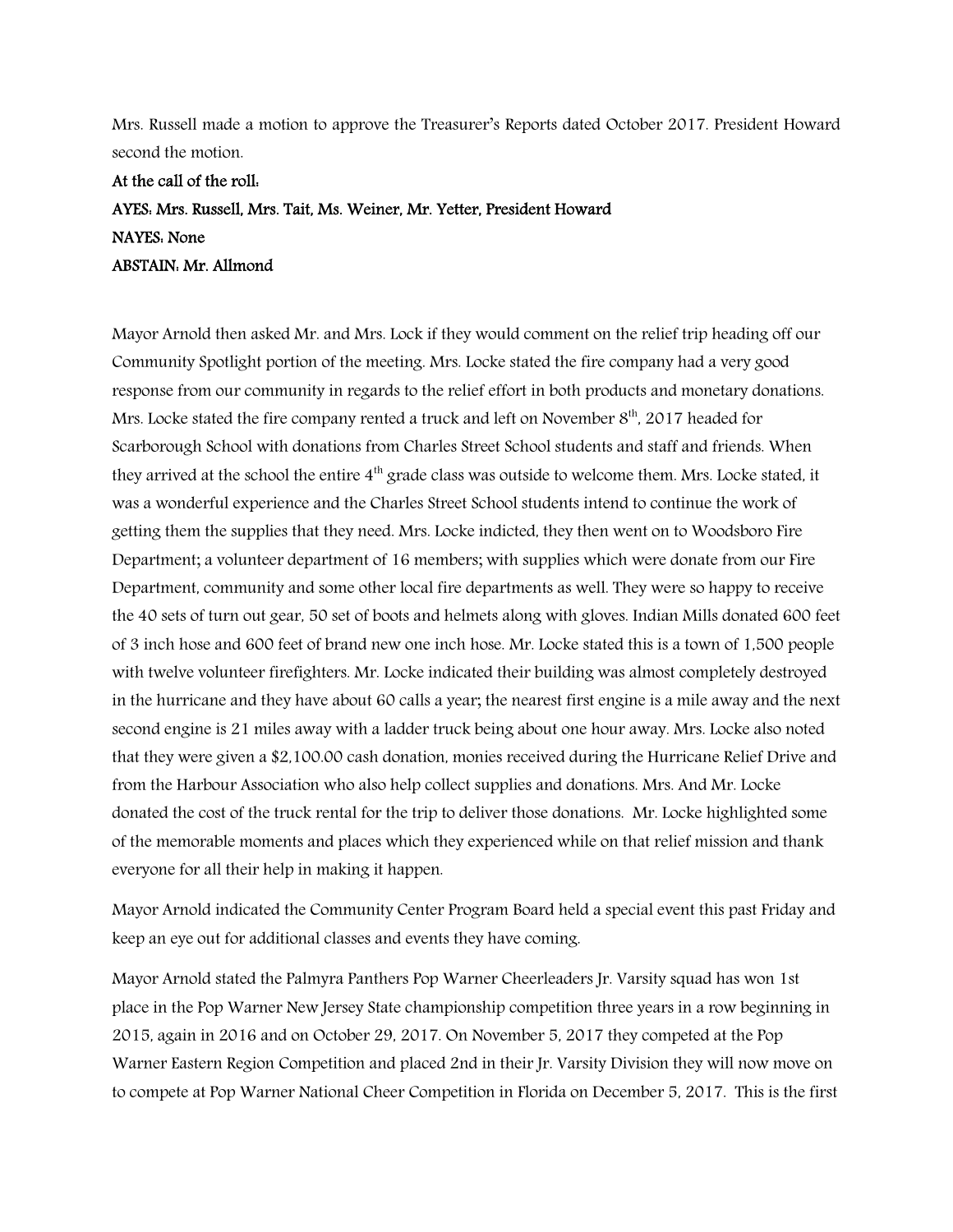time in the history of Pop Warner Cheerleading, Palmyra's squad (which has been a part of Palmyra's youth activities for over 20 years) has advanced to the National Championship Competition.

Mrs. Tait stated she would like to see the house decorating event back up and running. Ms. Weiner indicated she would help get that off the ground.

Mr. Kirchner stated at the last meeting there was a request for a sign at the intersection of Rt73 and Broad Street. Thanks to Mr. Haines of the Public Works Department that sign is currently up. Mr. Kirchner indicated that in looking in to the placement of the sign he located an old right of way, 25 ft. wide in front of Rodger Wilco for the potential placement of a monument sign if that is something which council was interested in, he has forwarded the information to Mr. Gural. Mr. Kirchner stated PSE&G and NJ American Water Co have both indicated they will not be able to perform the work with us regarding the new paving and curbs for Horace, Leconey, Third, W. Second, Berkley, Maple, Fifth and Fourth Streets, so that work will have to go to bid. Mr. Kirchner stated Mr. Gural asked him to prepare a proposal for council consideration. Ms. Weiner asked if the residents could be notified. Mr. Gural indicated yes. Mr. Kirchner indicated he had a meeting with New Jersey American Water Co and they gave him their construction forecast for the next two years which include areas of Sixth and Fifth Streets in front of the High School and on Temple Blvd, Jefferson and Van Sant streets. Ms. Weiner asked how the Temple Blvd traffic study is coming along. Mr. Kirchner indicated well, the traffic counts are complete and the speed study is in and they are currently going thru the date.

## DISCUSSION ITEMS

#### NEW Business

Mayor Arnold indicated the PCR EMS agreement and the potential shared service agreements are in your packets for review however Mr. Rosenberg is still working on some of the language. Mr. Gural indicated the public safety committee should take a look at both documents.

Mr. Howard asked that we table the discussion regarding the Community Center potential use by Palmyra based organizations only until next year.

Mr. Gural stated we received a number of applicants for the Code Enforcement Officer position, some very qualified meeting all the criteria, however we need direction as to the next step in the process as Councilman Cosky was the Chairman of the Construction committee.

Mrs. Russell stated she did not want to see this held up. Mrs. Russell made a motion for Mr. Allmond sit on the committees which Mr. Cosky sat on until the New Year. Mrs. Tait second the motion.

At the call of the roll: All voted in favor of the motion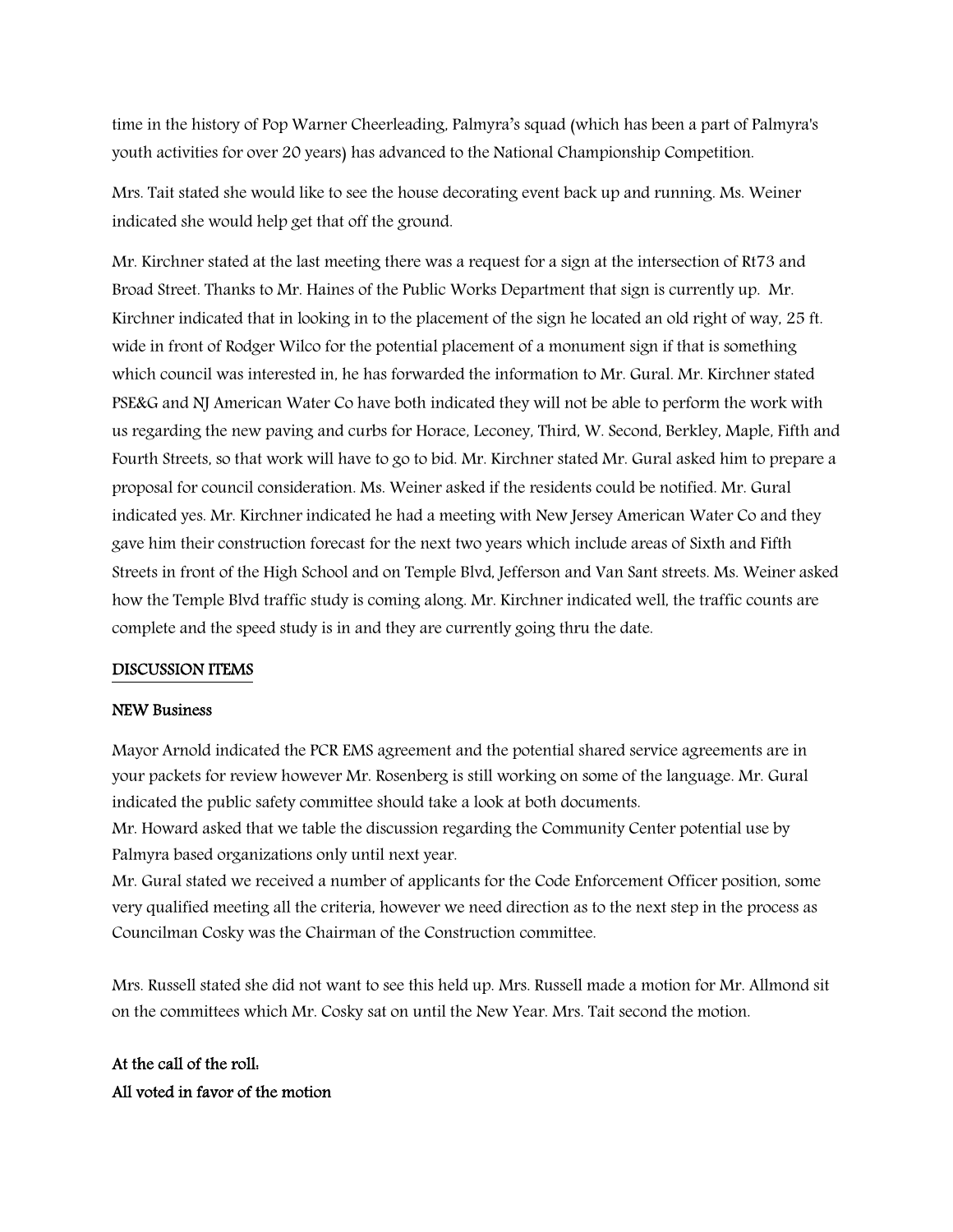Mrs. Russell then asked if she could Chair the Construction Committee until the New Year. Mayor Arnold suggested the committee meet and decide who they wanted to chair the committee. Mr. Russell asked is that the best way to go or should we take care of it now.

Mrs. Russell made a motion that she take the Chairman position of the Construction committee for the remainder of this year. President Howard second the motion.

# At the call of the roll: All voted in favor of the motion

Mayor Arnold asked council to email their suggestions in for the 2018 Reorganization Meeting date, and the date would be finalize at the next meeting.

## OLD Business

Mayor Arnold stated the Vacant Property Ordinance amendments (Ordinance 2013-20) needs to be addressed by the construction committee and there was some additional information given us from the JIF which you will need to be aware of inconsideration of this Ordinance amendment.

### ADMINISTRATOR REPORT

Mr. Gural indicated the Bond anticipation note sale is in December for our outstanding BANS. Ms. Weiner asked how often this is done. Mr. Gural indicated this is our first BAN sale since last year. He explained we are borrowing the money to pay for the things in the 2015, 2016, 2017 capital projects in the amount of about \$3,000,000.00.

Mr. Gural stated new carpeting will be installed in the Police Department due to the leak /water damage. And also new carpet will be installed upstairs in the offices mostly due to tripping hazards and wear of the existing carpets.

Mr. Gural stated the next project is the replacement of the court room chairs. Over the years we have received violations from the County court regarding the chairs in the court room. We have been told that they either have to be replaced or something has to be done to them to prevent them being able to be used as a weapon, for example tied or nailed together so they can't become projectiles. Mr. Gural stated this year JIF our insurance company has also indicated that we must do something with the chairs to secure them to one another or replace them. Mr. Gural stated we are proposing new chairs which he gave them a copy of the proposed potential new chairs. Mr. Gural indicated the chairs all snap together and would cost about \$8,000.00. Mr. Gural also noted that the money is in the court security capital purchase line in the existing capital ordinance to purchase the new chairs. Mr. Gural noted if this is not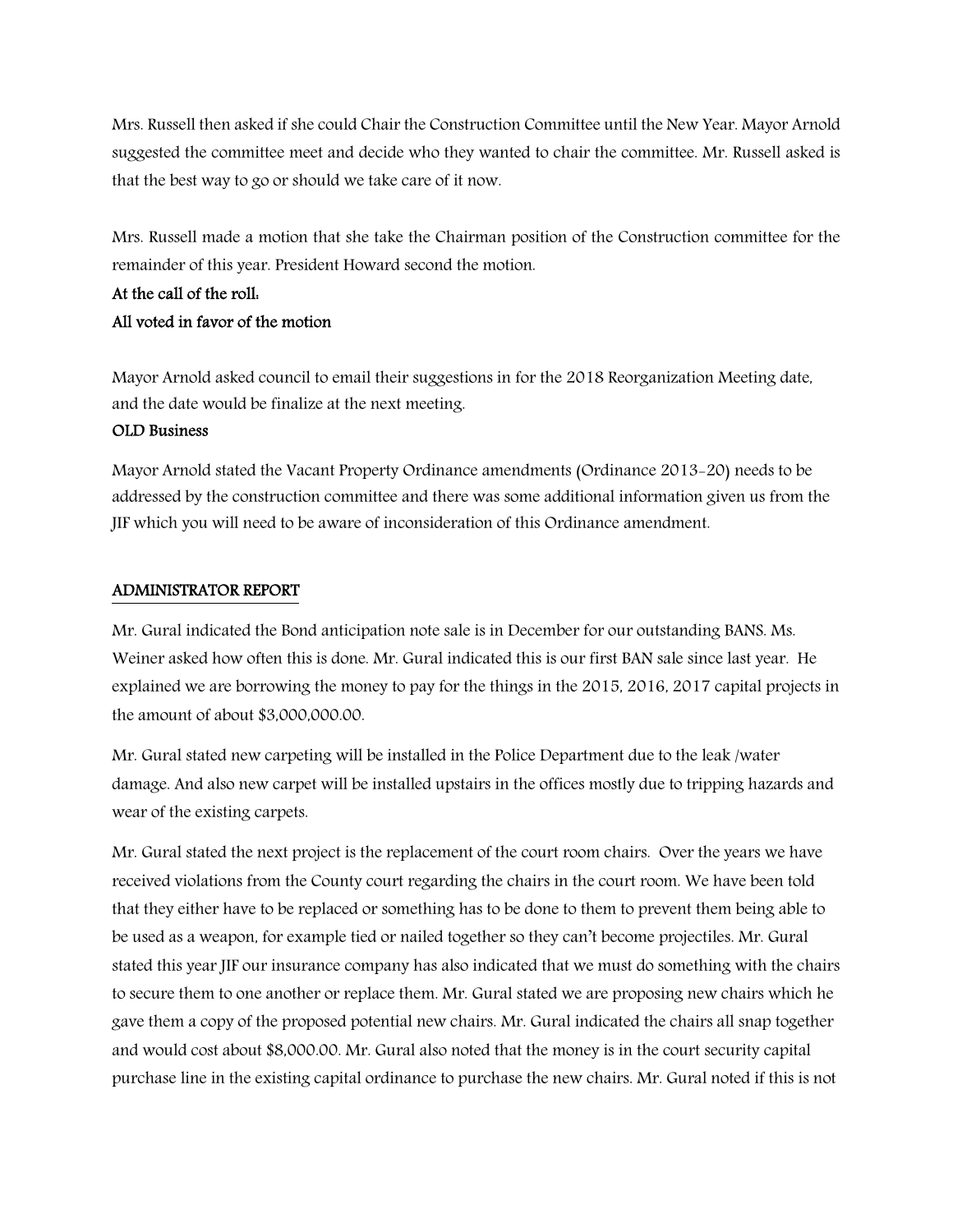done then we will have to either strap them together or connect them all to a metal strip. After much discussion, Council was polled by the Mayor for their opinion regarding purchasing new chairs or securing the old chairs together by some means. All councilmembers were in agreement to purchase the new chairs except Ms. Weiner. New chairs will be purchased. The old chairs may be donated.

#### COMMITTEE REPORTS

Councilmen Yetter – Public Works and Sewer - Mr. Yetter indicated the public works/sewer committee had a meeting earlier this afternoon. Leaf pick-up is in full swing, this week they are in Zone 3. Mr. Yetter also notified Council that most of the Public Works department will be in training, for snow plowing on November 28<sup>th</sup>, 2017. Mr. Yetter indicated \$16,000.00 was spent on repairs at the Berkley Avenue pump station. Mr. Yetter also noted the Green team met and talked about a lot of things they are working on.

Councilwoman Russell – Shade Tree /Board of Education – Mrs. Russell stated on November  $3<sup>rd</sup>$ , 2017 she, Ms. Weiner, Mr. Austin and Mr. Gural attending the seminar presented by PSEG and the New Jersey Tree Federation, regarding the right tree in the right place and why tree are pruned the way. Mrs. Russell stated it was a very educational presentation.

Councilwoman Weiner – Business & Community Development, Administration & Finance – Ms. Weiner stated the Admin and Finance Committee met and talked about the 2017 budget and where we are coming up on the end of year. Additional the committee talked about the preparation for the 2018 budget. Ms. Weiner indicated the Business & Community Development committee is still working on the outdoor seating and are close to bring something to council. Ms. Weiner also indicated she would like to see more decorations in the downtown area. Ms. Weiner stated she had priced some wreaths and was wondering how Council felt about spending some money on wreaths, bows and lights to add to the rope lights on the poles in the down town area. Ms. Weiner indicated she would put together a project to get the wreaths done and public works could put them up. After much discussion regarding the poles, lighting of the poles and PSE & G, placing various types of decorations on some poles or all poles, noting a decision needed to be made tonight as time is right upon us and the cost, Ms. Weiner indicated the cost would be about \$1,200 to \$1,400.00 dollars. Mr. Gural indicated the cost of \$1,200.00 is under the threshold and the purchase could be made administratively without any problems, we would just need to know if that is the wish of the council. More discussion was had regarding the decorations and purchasing those items. Ms. Weiner made a motion that we purchase some Christmas decorations in an amount not to exceed \$1,600.00 dollars. Mrs. Tait second the motion.

#### At the call of the roll:

AYES: Mr. Almond, Mrs. Russell, Mrs. Tait, Ms. Weiner, Mr. Yetter, President Howard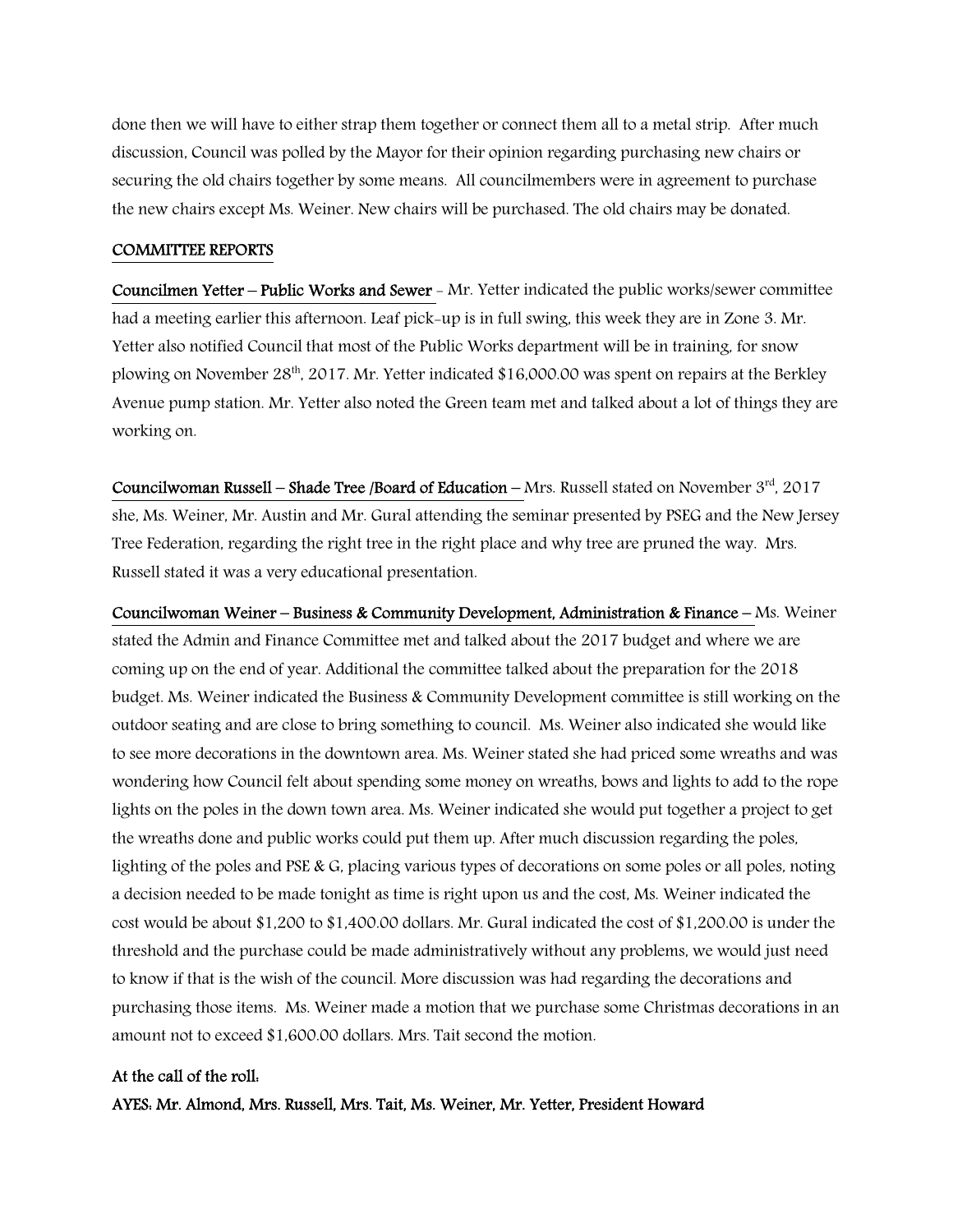#### NAYES: None

Councilwomen Tait – Public Grounds and Buildings – Mrs. Tait stated some of the Board of Education Board members approached them regarding having a council member as liaison/representative on the Clarence B Jones Institute Board. Mrs. Tait suggested whom every is the liaison for the Board of Education also assume that responsibility. Mayor Arnold asked if Ms. Tait could get some clarification as to exactly what they are looking for and get back to council so a decision can be made. Mr. Tait stated the building and grounds committee did not have a meeting.

President Howard – Parks and Playgrounds – President Howard stated the parks and playgrounds committee had not had a meeting. Mr. Howard stated the PAL/RIV AA basketball league is up and running and we have joined the River Line League and will have a traveling team who will be playing Burlington City, Delanco, Riverside, and possibly Cinnaminson, Their games will be played on Mondays and Wednesdays at the community center.

Mayor Arnold – Mayor Arnold indicated public events is working on the store decoration and house decorating contest. Santa is coming to town on December 8<sup>th</sup>, 2017. Ms. Weiner indicated she would confirm with the High School Band that they would be attending. Mayor Arnold indicated she submitted her report to the Palmyra Harbour Condo Association. Mayor Arnold indicated the PBA negotiations are close and another meeting is needed to finalize some wording in the contract. Mayor Arnold also indicated she went to the National Foundation of Women Legislators last week and she has so much information to share. Mayor Arnold asked the communications committee if they could get together to finalize the newsletter.

#### PUBLIC COMMENT

This public portion is for discussion on professional updates, resolutions and ordinances listed on the agenda. Please sign in at the podium, state your name and address for the record. Council will give all comments appropriate consideration. Each citizen will be allotted up to five (5) minutes to speak, in order to allow everyone an opportunity to ask questions and express their opinions or concerns. Please direct all comments to the Mayor. Each citizen may only speak once during each public portion.

Mrs. Russell made a motion to open the public portion. President Howard second the motion.

# At the call of the roll: All voted in favor of the motion

Mr. Oberg – Broad Street – Mr. Oberg, owner of Curran's expressed concern that the current ordinance regarding liquor sales would require him to close his establishment on New Year's Eve and not sell liquor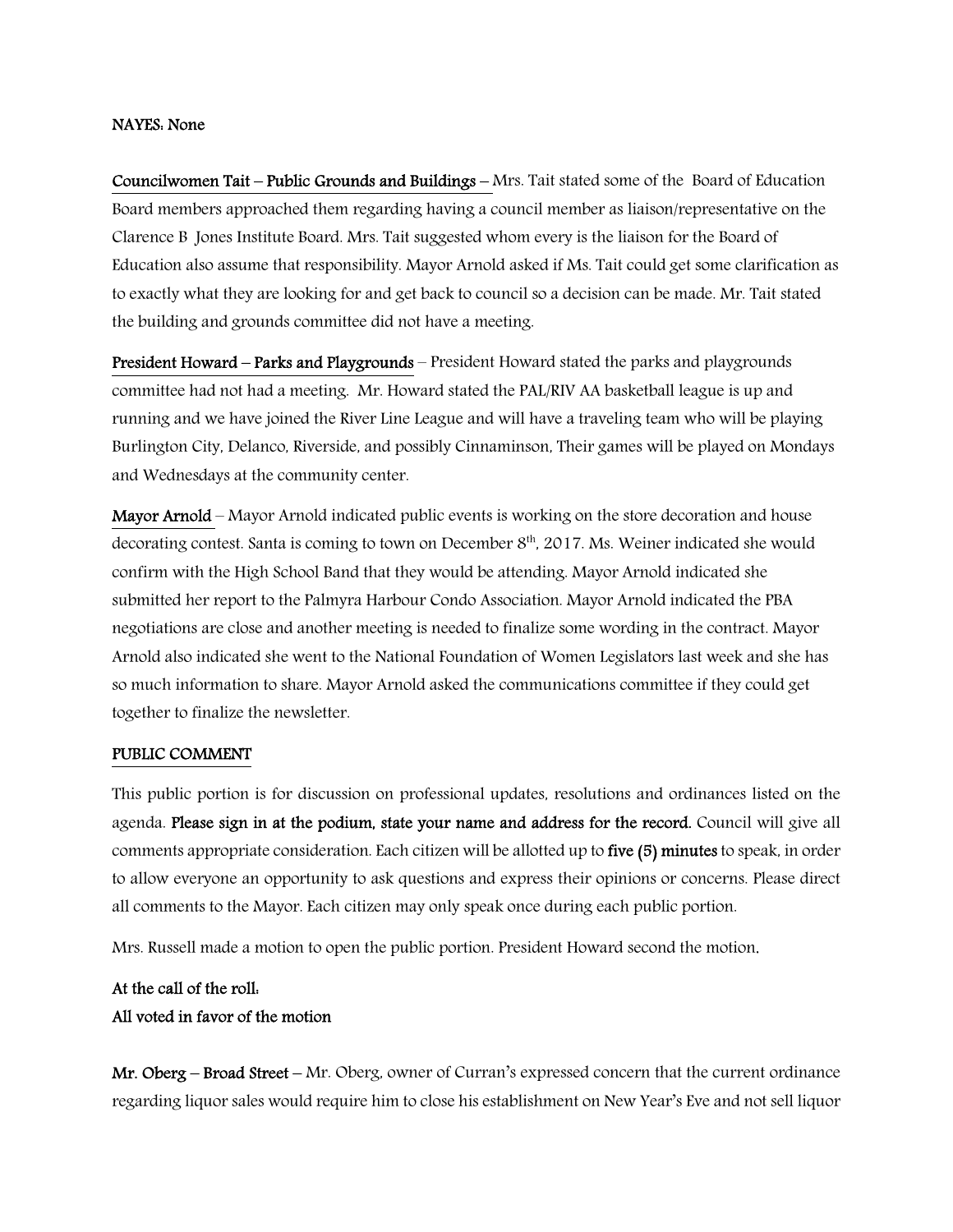after 12:00 midnight. Mr. Gural and Chief Pearlman indicated there was an exception to the ordinance with regards to holidays. Mr. Gural and Chief Pearlman checked the Borough of Palmyra Code and indicated he was ok to sell liquor until 2:00 am. Mr. Oberg also inquired about the ability to sell liquor on a Sunday prior to 12:00 noon. Mayor Arnold and Mr. Gural indicated that was something we can look into next year as it requires an ordinance change and there is not enough time this year to get that ordinance changed. Ms. Weiner indicated her committee will look into it.

Mr. Casparro – Morgan Avenue- Mr. Casparro talked about the businesses decorating for the holiday. Mr. Casparro indicated that as part of the scavenger hunt all the businesses that are participating are decorating their stores. Mr. Casparro stated the PIA is planning a Winter Night Market and are still pending things like insurance certificates and approvals. Mr. Casparro indicated the plan is to have a scavenger hunt along with a crafty type market downtown to highlight our businesses, most of the businesses have agreed to stay open to 8:00pm. Mr. Casparro indicated there will be crafters out on the street and five food trucks, three on Broad Street and two at Grove Park. Mr. Casparro indicated they have received approval from the county to place those trucks on Broad Street. Chief Pearlman indicated the trucks will be placed along the curb line.

Mr. McElwee- Columbia Avenue - Mr. McElwee asked if all of public works is going to snow plowing class, does that mean they will now plow curb to curb not down the middle of the street. Mr. McElwee thanked the Mayor and Adam Nowicki for stepping up and handing out the Military Service Medals on at our Veterans Day Celebration. Mr. McElwee also notified all that December 2<sup>nd</sup>, 2017 is the annual Cookie Drive for Deployed Troops. Please drop your cookies off at Borough Hall by November 30<sup>th</sup>, 2017 and they will pick them up to get them ready for shipping. Mr. McElwee stated last year they sent over 252 boxes of cookies to the troops in Afghanistan

No one from the public wishing to be heard, Mr. Yetter made a motion to close the public portion. Mrs. Russell second the motion.

At the call of the roll: All voted in favor of the motion

### Council Comments

Mrs. Tait – Mrs. Tait congratulated the Palmyra High School Soccer teams who both girls and boys made it to the playoffs, even though they did not win the competition, they have shown that this small school can compete with the bigger schools.